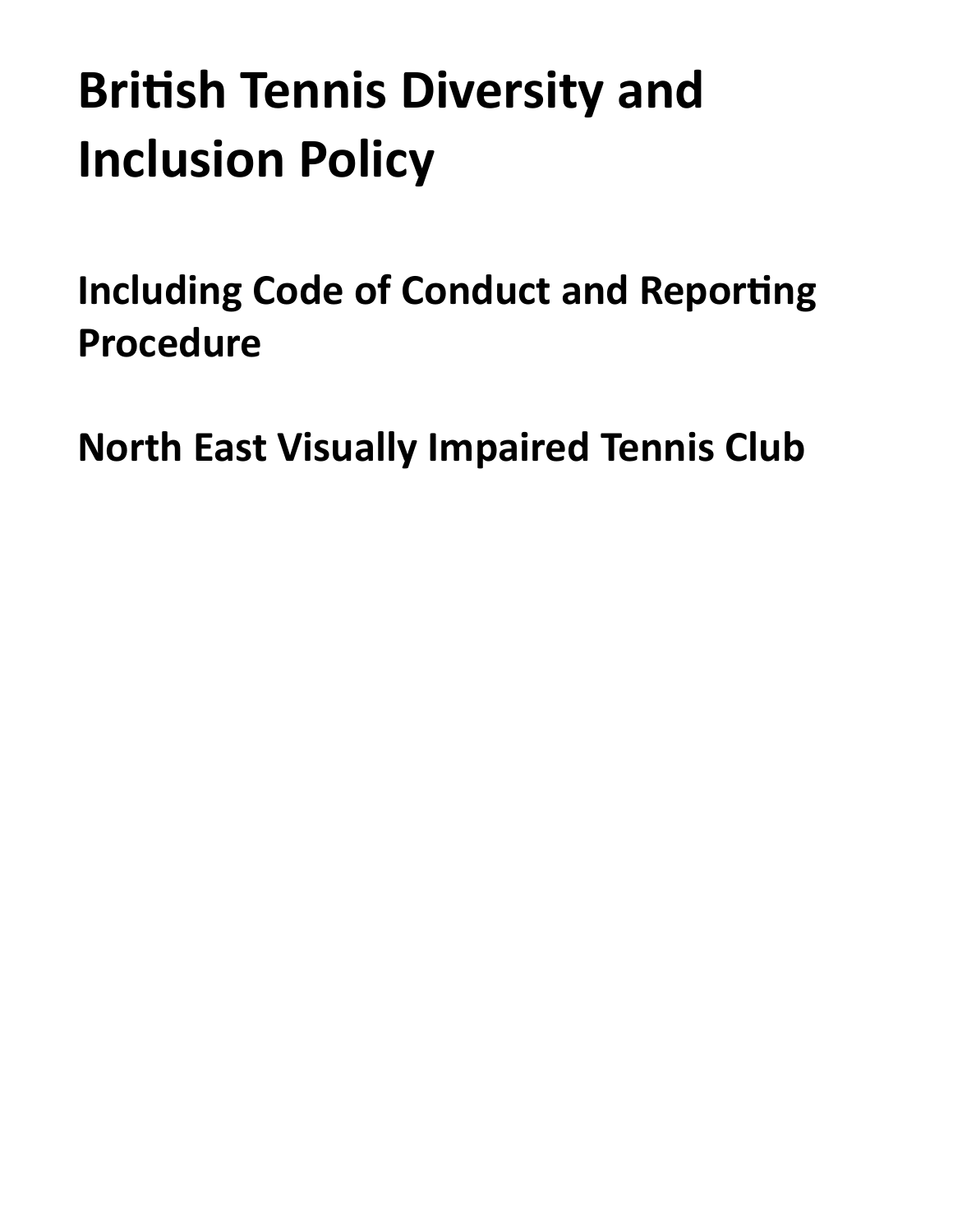# **Concern Reporting Procedure**

Anyone who has concerns that they or someone else is being discriminated against or has been a victim of discriminatory language or behaviour should:

| <b>Respond</b> | Listen carefully to what the person is telling you. Do not interrupt; keep questions to a minimum;<br>do not promise to keep the information secret                                                                                                                                                                                                                                                                                                                          |                                                                                                                                                                                                                                                                                                                                                                                                                                                                                                                                                                                                                                                               |
|----------------|------------------------------------------------------------------------------------------------------------------------------------------------------------------------------------------------------------------------------------------------------------------------------------------------------------------------------------------------------------------------------------------------------------------------------------------------------------------------------|---------------------------------------------------------------------------------------------------------------------------------------------------------------------------------------------------------------------------------------------------------------------------------------------------------------------------------------------------------------------------------------------------------------------------------------------------------------------------------------------------------------------------------------------------------------------------------------------------------------------------------------------------------------|
| <b>Refer</b>   | Is someone in immediate danger?<br><b>YES</b><br>Call the police (999)<br><b>THEN</b>                                                                                                                                                                                                                                                                                                                                                                                        | <b>NO</b><br>Talk to the club's Welfare Officer in confidence<br>(Steve Trewick. 07889 762 580.<br>steve.trewick@icloud.com); Talk to the LTA<br>Safeguarding Team * (020 8487 7000) as soon as<br>possible [Mon-Fri, 9am-5pm]. If the Safeguarding<br>Team is unavailable and you want advice before the<br>next working day, call the NSPCC (0808 800 5000) or<br>Parent Line Scotland (0800 028 2233) if your<br>concerns is about a child.<br>If your concern us about an adult ask them for<br>details of your Local Authority Adult Social Care<br>Services.<br>Hate crime can alternatively be reported through<br>True Vision at www.report-it.org.uk |
| <b>Record</b>  | Write an objective account of your concerns immediately using the Reporting a Concern Form<br>found on the safeguarding page. Send it to the Safeguarding Team within 48 hours of the<br>concern/disclosure (safeguarding@Ita.org.uk)<br>Handling a concern/disclosure can be emotionally difficult. If you would like to talk to someone<br>after making a concern/disclosure, contact the LTA Safeguarding Team by phone 020 8487 7000<br>or email safeguarding@Ita.org.uk |                                                                                                                                                                                                                                                                                                                                                                                                                                                                                                                                                                                                                                                               |

Tennis Wales Safeguarding Lead (029 2046 3335) Tennis Scotland Safeguarding Lead (0131 444 4154).

(See appendix C for more details on what to do if a disclosure from a child or adult at risk is made to you)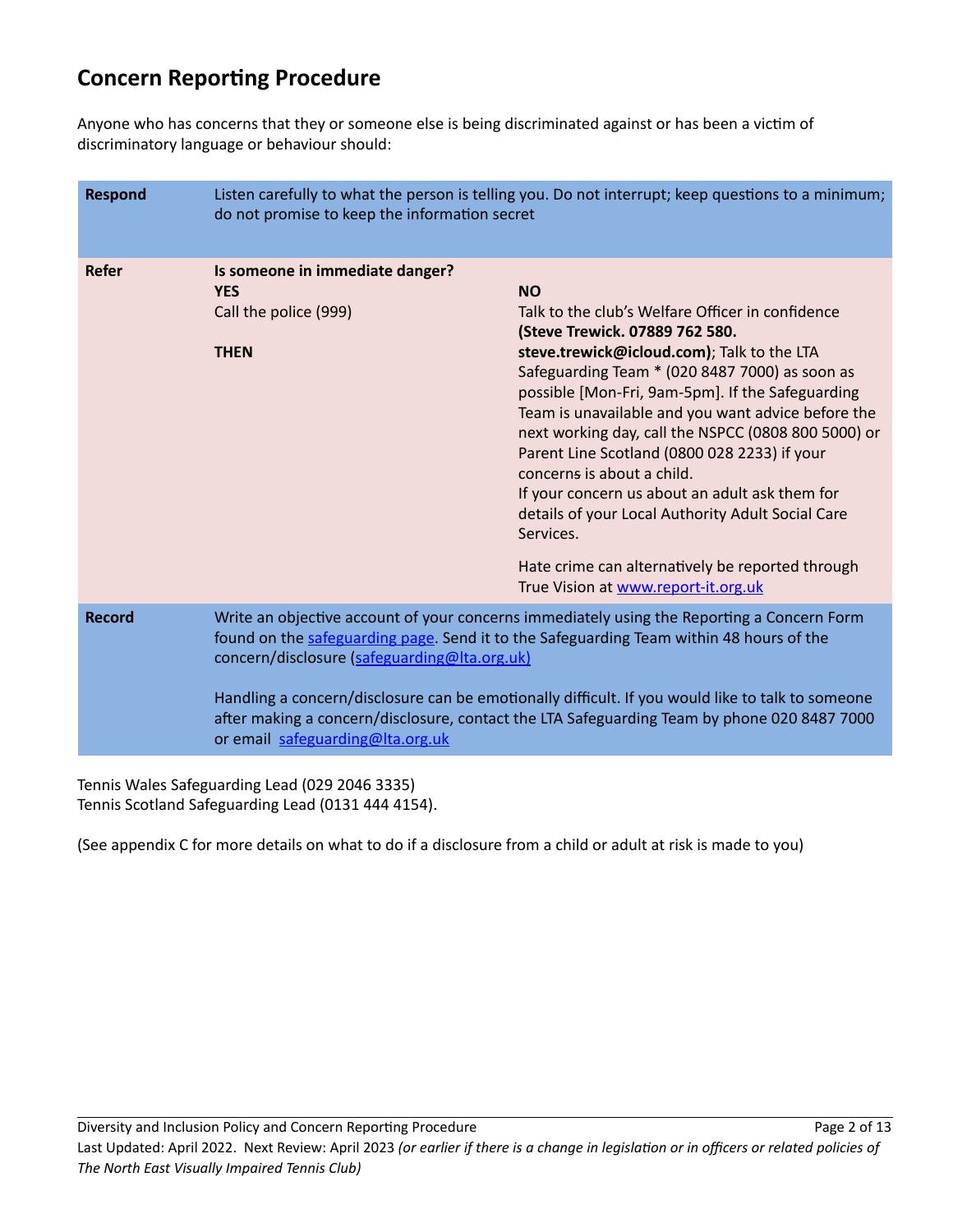# **Diversity and Inclusion in North East Visually Impaired Tennis Club**

This Policy sets out our commitment and includes our Safe and Inclusive Standards, Code of Conduct (page 8) and Reporting Procedure (page 2) and it supports our overall aims for diversity and inclusion that are to ensure that:

- Tennis is diverse and inclusive
- Diversity and inclusion are embedded in our club's culture and our behaviours
- We create a culture where inclusive leadership thrives
- We take a proactive approach using positive action to ensure that communities and individuals are valued and able to achieve their full potential.

To achieve these aims we believe that everyone involved in Tennis has a vital role to play in promoting diversity and inclusion and we ask everyone to become Safe and Inclusive Tennis Champions – proactively promoting Safe and Inclusive tennis and taking action against all forms of discrimination.

We are proud to have a Diversity and Inclusion Policy that demonstrates our commitment to making tennis diverse and inclusive. The commitment to Diversity and Inclusion is upheld by all - Lawn Tennis Association (LTA), Tennis Scotland, Tennis Wales and the Tennis Foundation.

These commitments are fully supported by the North East Visually Impaired Tennis Club Committee.

Together we can make a positive difference to people from different backgrounds to participate in Tennis at our club.

Thank you.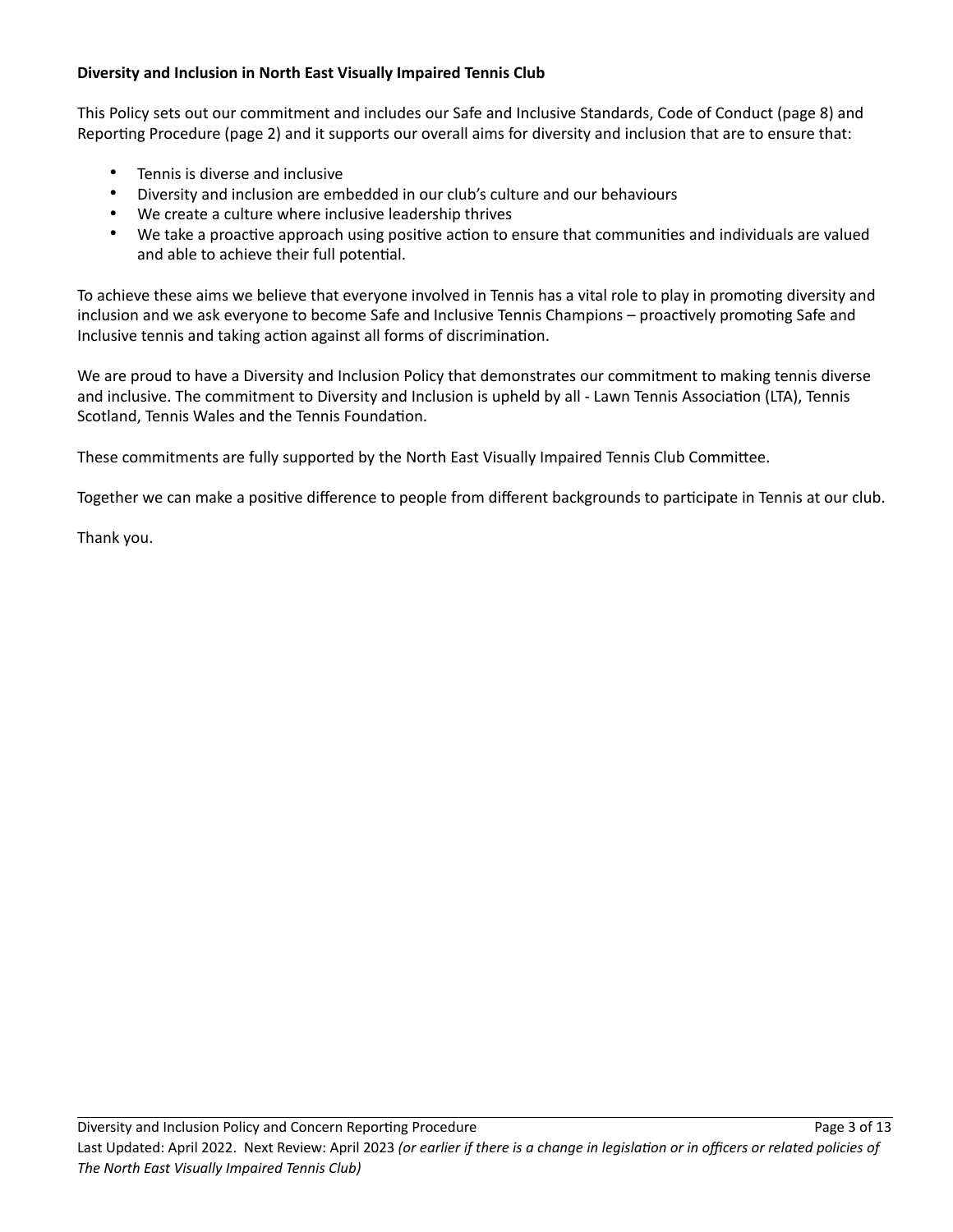#### **Diversity and Inclusion Policy**

#### **1. Policy Statement**

This Diversity and Inclusion Policy, Standards, Code of Conduct and Reporting Procedure are applicable to **The North East Visually Impaired TenniS Club** and is based on similar policies of:

- The Lawn Tennis Association (LTA)
- Tennis Scotland
- Tennis Wales
- The Tennis Foundation.

As a club we contribute actively to enable more people to play tennis more often, in a manner that it is safe, inclusive, and fair. This applies regardless of a person's age, disability, gender reassignment status, sex, marital or civil partnership status, pregnancy or maternity, race, sex, sexual orientation, religion, race or sexual orientation, socioeconomic status or any other background.

We recognise that many concerns and/or disclosures may have both safeguarding and diversity and inclusion elements to them. This policy reflects this through its reporting procedures, which replicate the safeguarding concern reporting procedures.

This Policy strives to minimise risk and support our venue, programmes, events and individuals to deliver and experience a positive tennis experience for everyone. The Reporting Procedures in page 2 outlines how to respond to safeguarding or discrimination concerns/disclosures.

# **2. Use of Terminology**

We have adopted the following definitions to explain our approach to diversity and inclusion in tennis:

**Discrimination** – treating someone in a less favourable way and causing them harm, because of their age, disability, gender reassignment, marriage or civil partnership, pregnancy or maternity, race, religion or belief, sex or sexual orientation

**Diversity** – acknowledging, celebrating and respecting the differences between groups of people and between individuals. We will work to ensure that people can be assured of an environment in which their rights, dignity and individual worth are respected, and in particular that they are able to enjoy their sport without the threat of intimidation, victimisation, harassment or abuse.

**Harassment** – unwanted conduct related to a relevant protected characteristic, which has the purpose or effect of violating an individual's dignity or creating and intimidating, hostile, degrading, humiliating or offensive environment for that individual or creates an intimidating, hostile, degrading, humiliating or offensive environment. The focus is on the perception of the complainant not the intent of the perpetrator. Employees can complain of behaviour they find offensive even if it is not directed at them.

**Inclusion** – ensuring that tennis is equally accessible to any member of the community so they can be fully involved in whatever capacity they choose; and that they are supported to achieve their potential in any capacity e.g. player, employee, volunteer, coach or official. We will work to ensure that people have a genuine and equal opportunity to participate to the full extent of their own ambitions and abilities, that they feel respected and valued and are not singled out, with regard to their age, disability, gender reassignment status, sex, marital or civil partnership status, pregnancy or maternity, race, sex, sexual orientation, religion, race or sexual orientation, socio-economic status or any other background.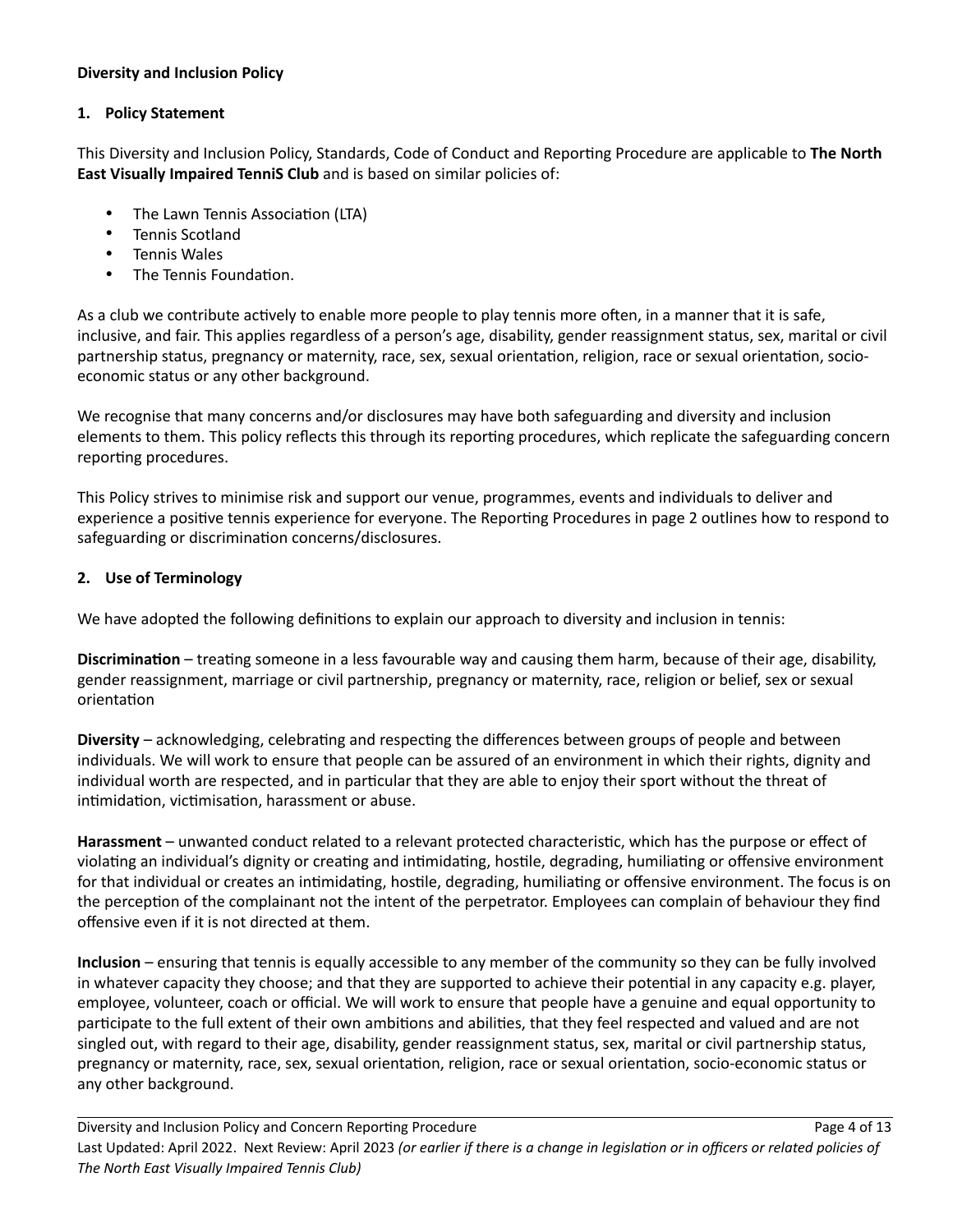**Positive action** –The North East Visually Impaired Tennis Club is committed to taking positive steps to counteract the effects of physical or cultural barriers – whether real or perceived – that restrict the opportunity for all sections of the community to participate equally and fully. We will ensure that we institute, support or contribute to appropriate measures or initiatives that enable access to tennis and participation in associated activities by people from any group that is under-represented in tennis or has difficulty accessing it and that they can do so with dignity or without being singled out.

(See Appendix A for full glossary of terms)

# **3. Scope**

The North East Visually Impaired Tennis Club has direct safe and inclusive responsibility for:

- Staff, consultants, coaches and officials they employ;
- Volunteers, including board members and councillors they recruit;
- Venues they own;
- Events and programmes they run; and
- Ensuring all accreditation requirements are met by accredited coaches, officials and venues.

We recommend and support the development of good diversity and inclusion practice to:

- Accredited coaches, officials and venues;
- Players, parents and carers;
- Volunteers recruited by other organisations;
- Venues hired by or on our behalf
- Club Events.

This Policy is in line with national legislation (see appendix B for details of the relevant legislation) and applicable to our club, specifically to every person and place that we have direct safe and inclusive responsibility for.

# **4. Responsibility for implementation of the Diversity and Inclusion Policy**

# **Diversity and inclusion is everyone's responsibility: not responding to discriminatory or unacceptable language and behaviour is not an option.**

- The club's Committee and Chair have overall accountability for this Policy and Reporting Procedure, for being the strategic lead on diversity and inclusion and for ensuring compliance with the relevant legislation (see Appendix for details).
- The club's chair **Graeme Manwell** and Welfare Officer **Steve Trewick** have overall responsibility for implementation of the policy.
- The Chair and Welfare Officer of the club are responsible for updating this Policy and Reporting Procedure in line with legislative and organisational developments; and develop a strategic and proactive approach to diversity and inclusion and respond to discrimination concerns.
- The The North East Visually Impaired Tennis Club Club's Welfare Officer **Steve Trewick** is responsible for supporting the club to identify where diversity and inclusion support is required; to implement safe and inclusive procedures; promote diversity and inclusion principles, including the Safeguarding and Reporting Procedure, to all the venues they manage, programmes, events and individuals including players, parents and carers.
- All staff, consultants, coaches, officials and volunteers involved in tennis are responsible for raising diversity and inclusion concerns with the club's Welfare Officer to start with; then the Safe and Inclusive Tennis team if applicable, as outlined in the Reporting Procedure.
- Players, parents and guardians are responsible for upholding the Code of Conduct and Reporting Procedure.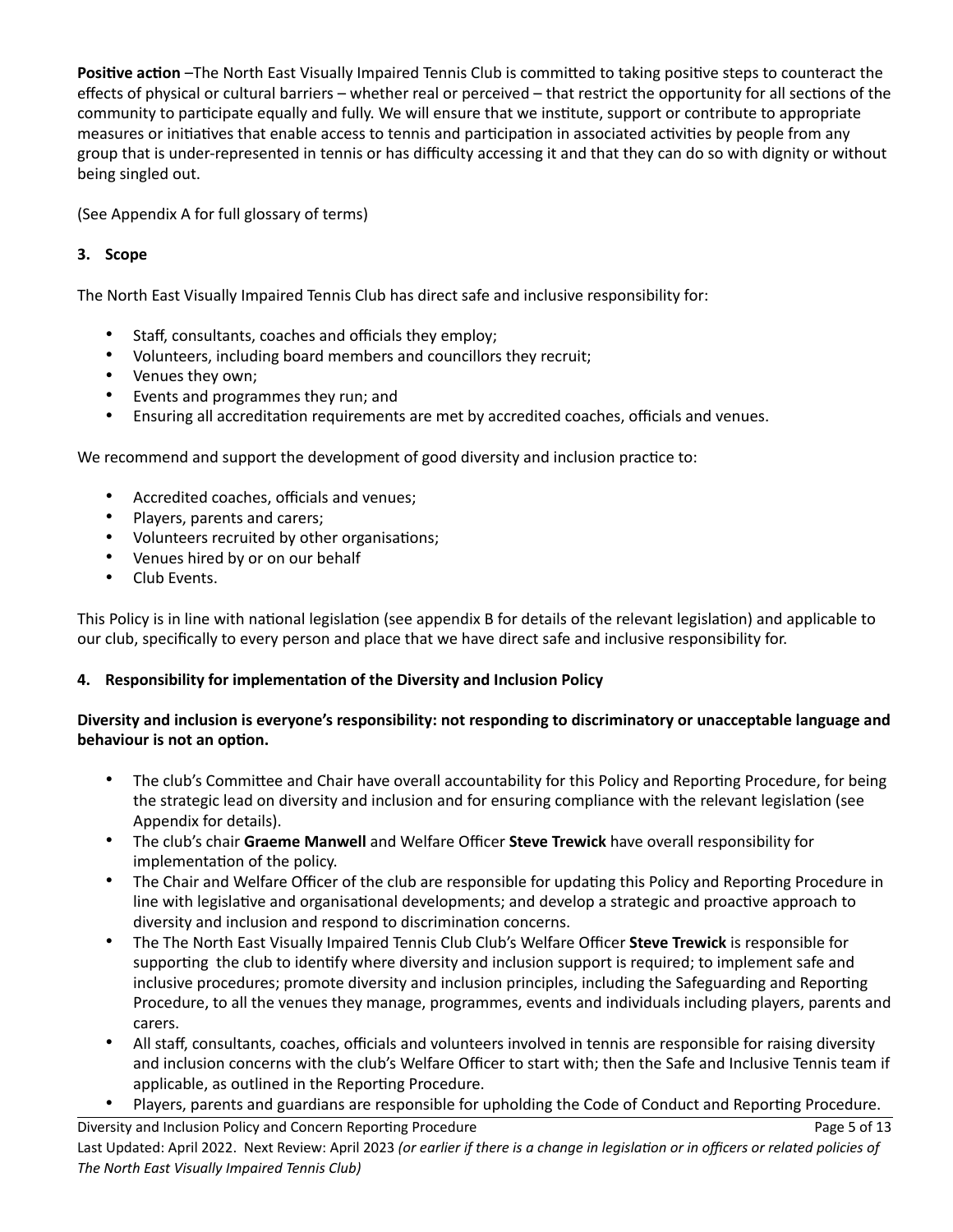- TheThe North East Visually Impaired Tennis Club committed to:
	- $\circ$  formally adopt this policy,
	- $\circ$  take steps to ensure that our committee, members, participants and volunteers behave in accordance with the policy, including where appropriate taking disciplinary action under our constitution;
	- $\circ$  ensure that access to membership as well as access to participation is open and inclusive;
	- $\circ$  publish accurate information about the location and accessibility of our facilities; and
	- $\circ$  support measures and initiatives that British Tennis may institute or take part in to advance the aims of this policy as part of our commitment to our LTA membership.

Where there is a diversity and inclusion concern/disclosure:

• The individual who is told about, hears, or is made aware of the concern/disclosure is responsible for following the [Concern Reporting Procedure](#page-0-0) above

#### **5. Breaches of the Diversity and Inclusion Policy, Standards, Code of Conduct and Reporting Procedure**

Where there are concerns that diversity and inclusion good practice has not been followed, all staff are encouraged to follow the club's whistleblowing policy; consultants, coaches, officials, volunteers and players are encouraged to:

1. Complain directly to the person or organisation and seek resolution. In the first instance, this can often resolve many disputes or concerns.

2. If required, you can contact the LTA Safeguarding Team: safeguarding@lta.org.uk - they can assist in liaising with the club and investigating the matter. Alternatively, the NSPCC Whistleblowing advice line: 0800 028 0285; help@nspcc.org.uk can be contacted.

3. Seek further advice from the Equality Advisory Support Service a call on 0808 800 0082. For further information their website is: http://www.equalityadvisoryservice.com/app/ask

If someone comes to you with a concern around discrimination, listen to their complaint, reassure them and advise them of the routes listed above (1-3).

Breaches of this Policy and/or failure to comply with the outlined responsibilities may result in the following by the LTA, Tennis Scotland, Tennis Wales and/or the Tennis Foundation:

- Venues Potential removal of LTA accreditation
- Staff disciplinary action leading to possible dismissal and legal action.
- Contracted consultants, officials and coaches termination of current and future roles within all four organisations and possible legal action.
- Recruited volunteers, including councillors and board members termination of current and future roles within all four organisations and possible legal action.

Actions taken by staff, consultants, volunteers, officials, coaches, venues, clubs and/or events outside of the LTA, Tennis Scotland, Tennis Wales and/or the Tennis Foundation that are seen to contradict this Policy may be considered a violation of this Policy.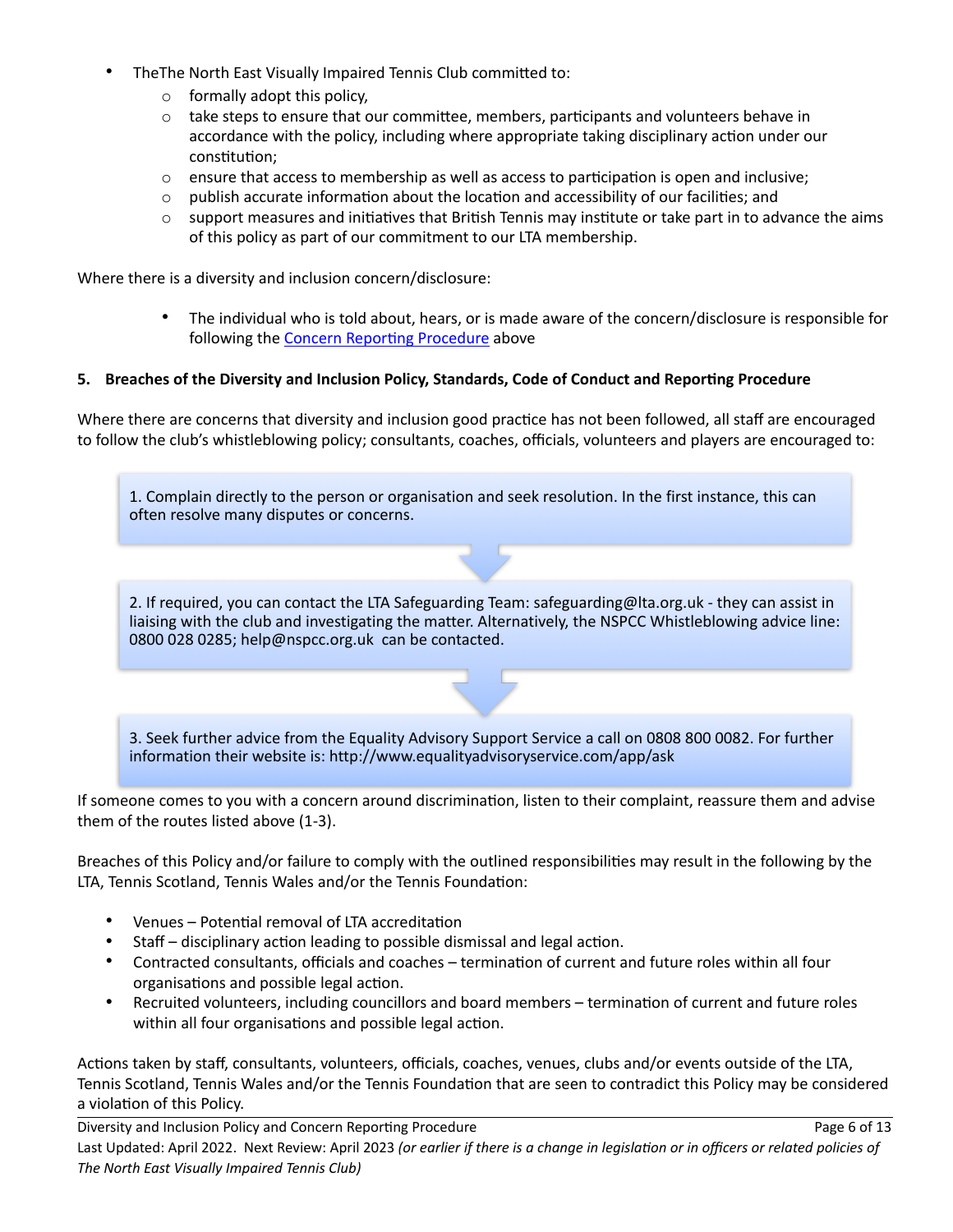Where an appeal is lodged in response to a safeguarding decision made by the LTA Safeguarding Team and Safeguarding and Protection Committee and/or Licensing and Registration Committee, an independent appeal body such as Sport Resolutions may be used. Their decision is final.

# **6. Related policies and guidance**

- Safeguarding Policy
- Use of Changing Rooms and Showering Facilities Briefing and policy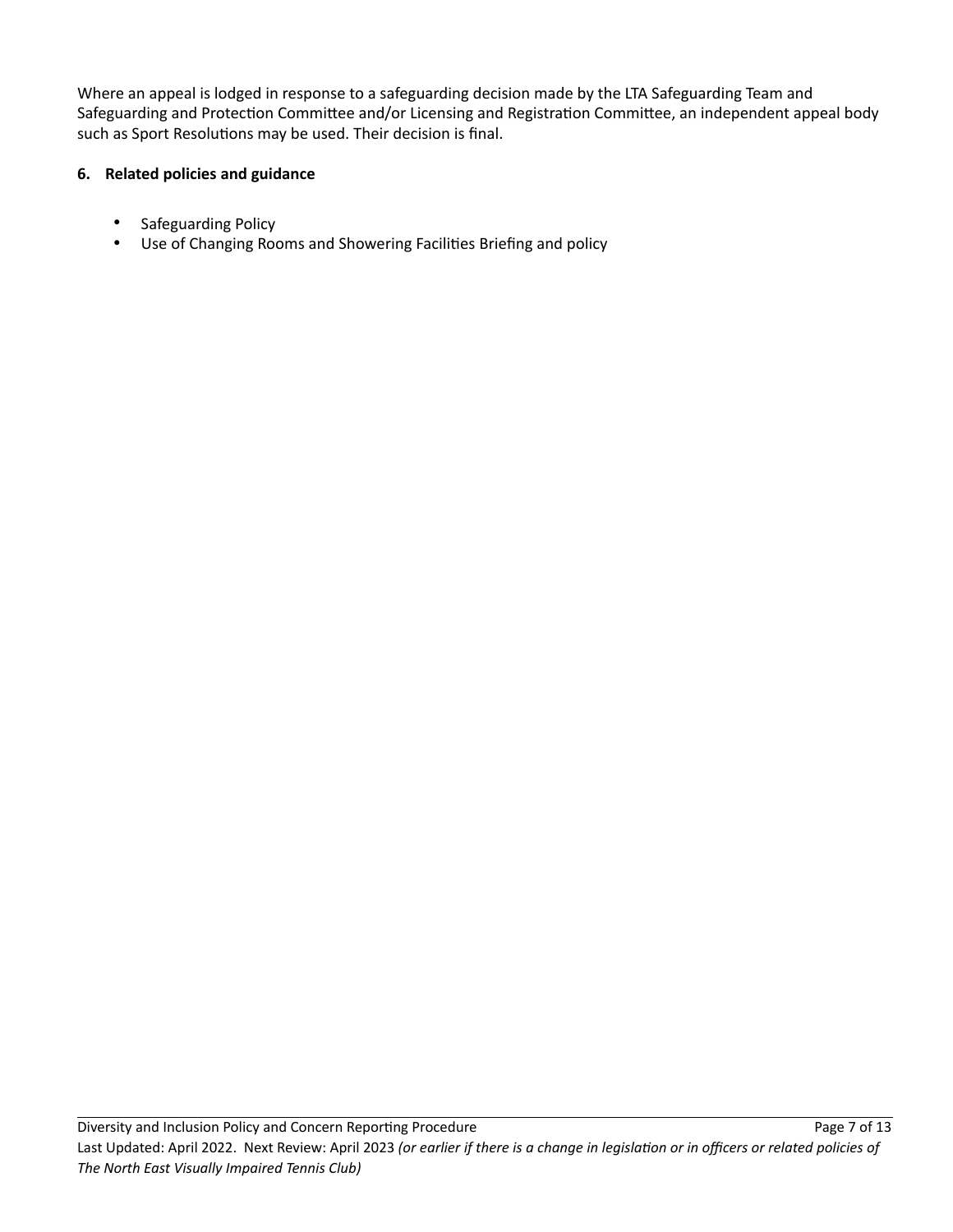# **Codes of Conduct**

## **All members of staff and volunteers agree to:**

- Prioritise the well-being of all children and adults at risk at all times
- Treat all children and adults at risk fairly and with respect
- Be a positive role model. Act with integrity, even when no one is looking
- Help to create a safe and inclusive environment both on and off court
- Not allow any rough or dangerous behaviour, bullying or the use of bad or inappropriate language
- Report all allegations of abuse or poor practice to the club Welfare Officer
- Not use any sanctions that humiliate or harm a child or adult at risk
- Value and celebrate diversity and make all reasonable efforts to meet individual needs
- Keep clear boundaries between professional and personal life, including on social media
- Have the relevant consent from parents/carers, children and adults before taking or using photos and videos
- Refrain from making physical contact with children or adults unless it is necessary as part of an emergency or congratulatory (e.g. handshake / high five)
- Refrain from smoking and consuming alcohol during club activities or coaching sessions
- Ensure roles and responsibilities are clearly outlined and everyone has the required information and training
- Avoid being alone with a child or adult at risk unless there are exceptional circumstances
- Refrain from transporting children or adults at risk, unless this is required as part of a club activity (e.g. away match) and there is another adult in the vehicle
- Not abuse, neglect, harm or discriminate against anyone; or act in a way that may be interpreted as such
- Not have a relationship with anyone under 18 for whom they are coaching or responsible for
- Not to have a relationship with anyone over 18 whilst continuing to coach or be responsible for them

# **All children agree to:**

- Be friendly, supportive and welcoming to other children and adults
- Play fairly and honestly
- Respect club staff, volunteers and Officials and accept their decisions
- Behave, respect and listen to your coach
- Take care of your equipment and club property
- Respect the rights, dignity and worth of all participants regardless of age, gender, ability, race, culture, religion or sexual identity
- Not use bad, inappropriate or racist language, including on social media
- Not bully, intimidate or harass anyone, including on social media
- Not smoke, drink alcohol or drugs of any kind on club premises or whilst representing the club at competitions or events
- Talk to the club Welfare Officer about any concerns or worries they have about themselves or others

# **All adults agree to:**

- Positively reinforce your child and show an interest in their tennis
- Use appropriate language at all times
- Be realistic and supportive
- Never ridicule or admonish a child for making a mistake or losing a match
- Treat all children, adults, volunteers, coaches, officials and members of staff with respect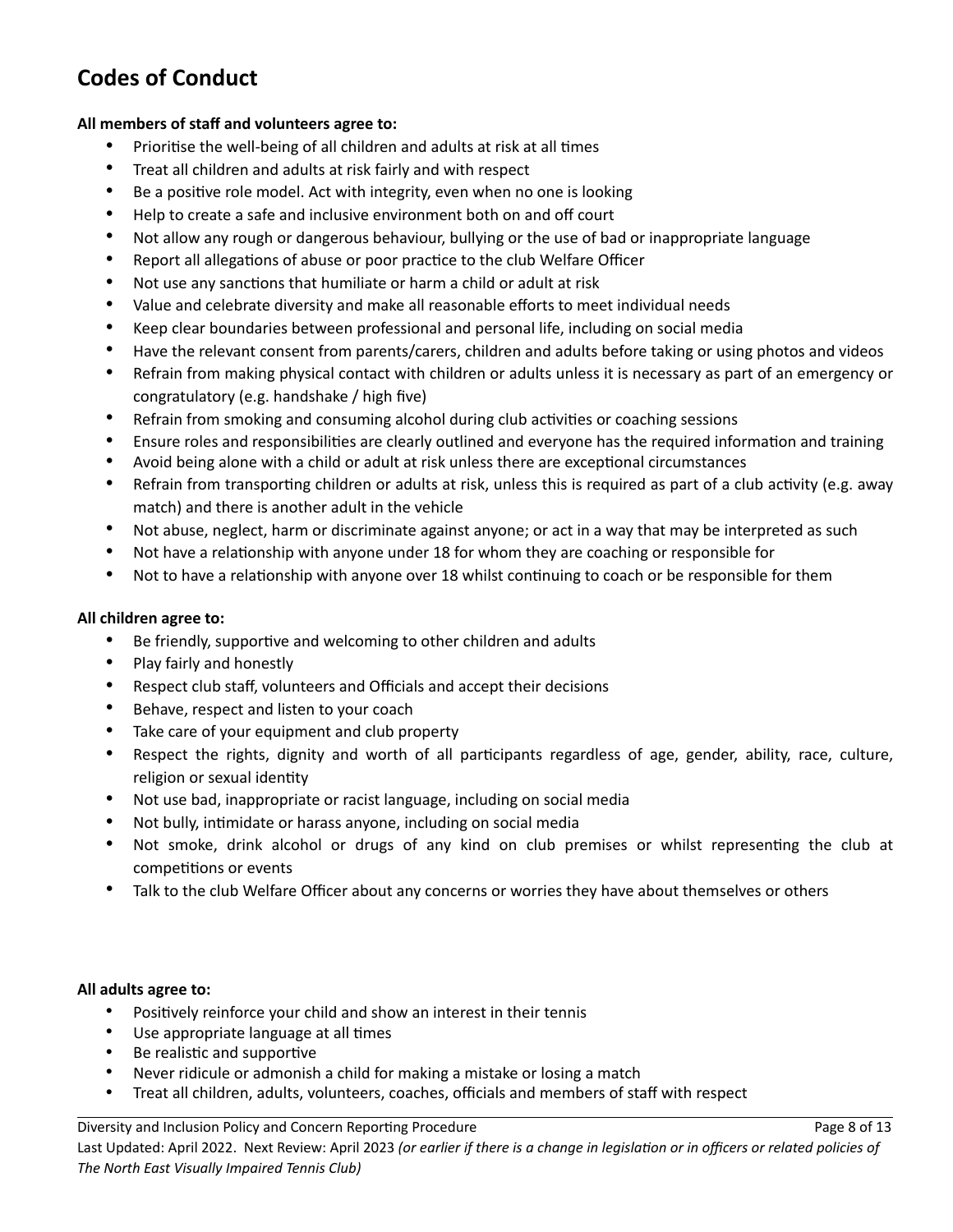- Behave responsibly at the venue; do not embarrass your child
- Accept the official's decisions and do not go on court or interfere with matches
- Encourage your child to play by the rules, and teach them that they can only do their best
- Deliver and collect your child punctually from the venue
- Ensure your child has appropriate clothing for the weather conditions
- Ensure that your child understands their code of conduct
- Adhere to your venue's safeguarding policy, diversity and inclusion policy, rules and regulations
- Provide emergency contact details and any relevant information about your child including medical history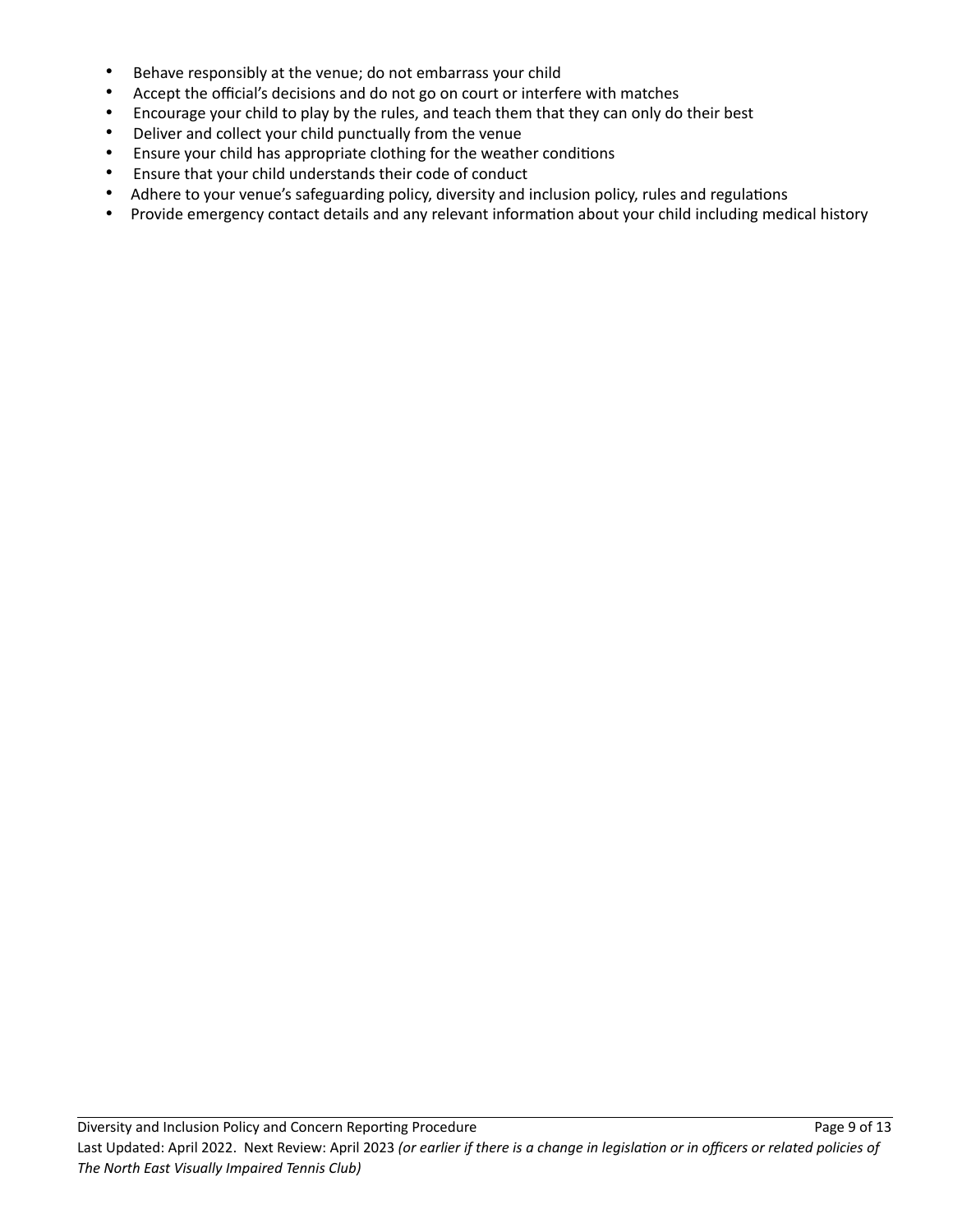#### **Appendix A:**

#### **Glossary of terms**

**Age:** This refers to a person belonging to a particular age group, which can mean people of the same age (e.g. 32-year old's) or range of ages (e.g. 18 - 30-year old's, or people over 50).

**Bisexual or Bi:** – refers to a person who has an emotional and/or sexual orientation towards more than one gender.

**Bullying:** can involve any form of physical, emotional, sexual or discriminatory abuse. It can also include cyberbullying – using social media or mobile phones to perpetrate bullying.

**Direct discrimination:** treating someone less favourably than another person because of a protected characteristic.

#### **Disability: A person having a physical or mental impairment that has a substantial and long-term adverse effect on that person's ability to carry out normal day-to-day activities.**

**Discrimination:** treating someone in a less favourable way and causing them harm, because of their age, disability, gender reassignment, marriage or civil partnership, pregnancy or maternity, race, religion or belief, sex or sexual orientation.

**Discrimination by association:** discrimination against someone because they are associated with another person who possesses a protected characteristic.

**Discrimination by perception:** discrimination against someone because of the belief that someone possesses a protected characteristic.

**Diversity:** acknowledging and celebrating the differences between groups of people and between individuals**.**

**Equality**: treating everyone with fairness and respect and recognising and responding to the needs of individuals. Taking positive actions to address existing disadvantages and barriers affecting how people engage with and participate in tennis.

**Ethnicity**: the social group a person belongs to, and either identifies with or is identified with by others, as a result of a mix of cultural and other factors including language, diet, religion, ancestry and physical features traditionally associated with race. Ethnicity is essentially self-defined and may change over time.

**Gay**: refers to a man who has an emotional, romantic and/or sexual orientation towards men. Also, a generic term for lesbian and gay sexuality - some women define themselves as gay rather than lesbian.

**Gender identity: t**his is an individual's internal self-perception of their own gender. A person may identify as a man, as a woman, as neither man or woman (non-binary) or as androgyne/polygender.

**Gender reassignment**: The process of changing or transitioning from one gender to another.

**Harassment:** unwanted conduct related to a relevant protected characteristic, which has the purpose or effect of violating an individual's dignity or creating and intimidating, hostile, degrading, humiliating or offensive environment for that individual or creates an intimidating, hostile, degrading, humiliating or offensive environment. The focus is on the perception of the complainant not the intent of the perpetrator. Employees can complain of behaviour they find offensive even if it is not directed at them.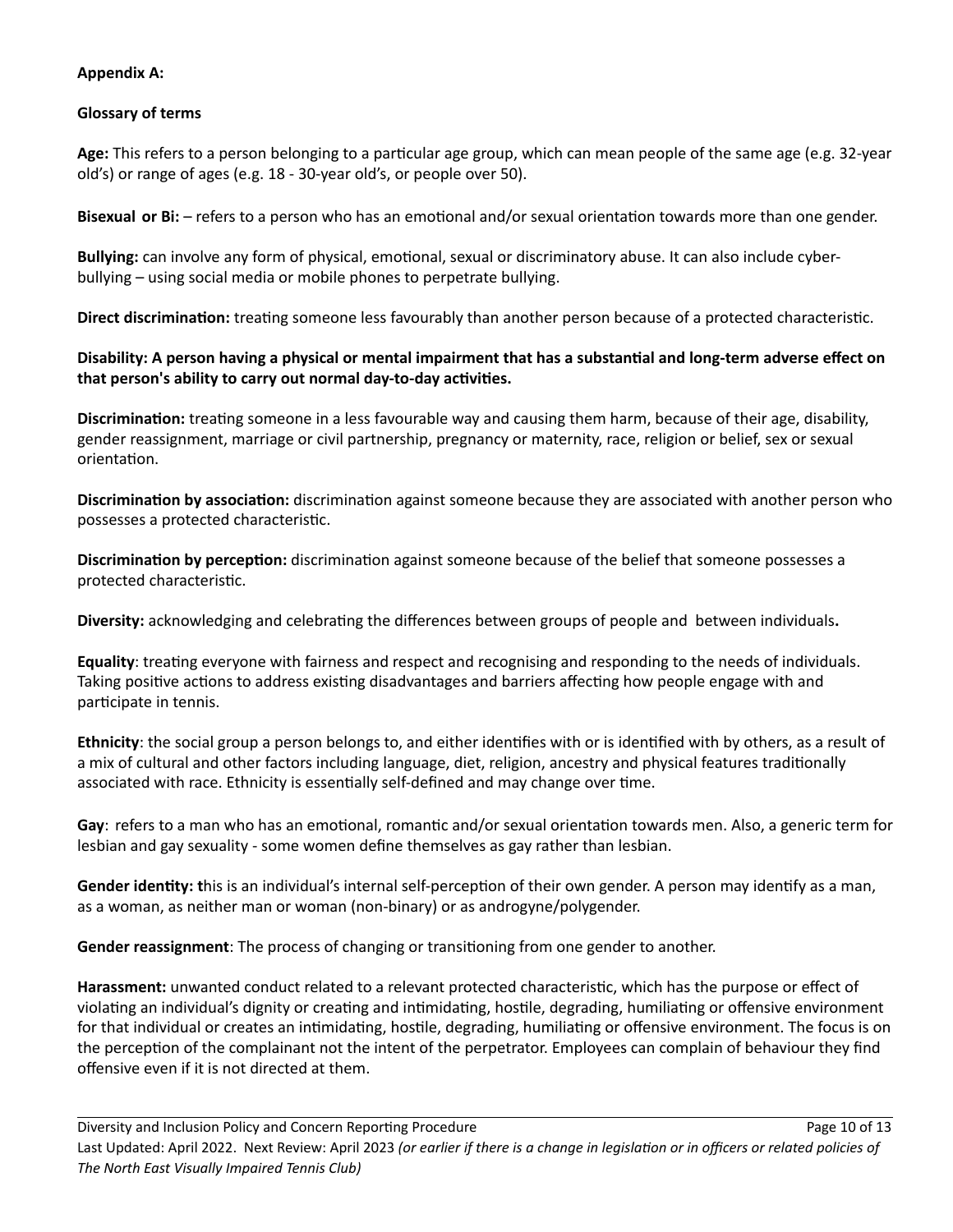**Hate crime:** crime that is targeted at a person because of hostility or prejudice towards that person's disability, race or ethnicity, religion or belief, sexual orientation or transgender identity. This can be committed against a person or property.

**Homophobia**: the fear, unreasonable anger, intolerance or/and hatred toward homosexuality, lesbian gay and bisexual people whether that person is homosexual or not.

**Inclusive leadership** – leaders who are aware of their own biases and preferences, actively seek out and consider different views and perspectives to inform better decision-making. They see diverse talent as a source of competitive advantage and inspire diverse people to drive organisational and individual performance towards a shared vision.

**An Inclusive Leader** – is a role model exemplar of inclusive behaviour; listens to and seeks out the views of diverse people and takes account of these views, without bias, in the decisions they make; appreciates that a diverse group of people will generate more creative solutions to problems and encourages this; inspires people through a shared vision of future success and motivates them to deliver it; leverages difference for high performance and provides responsive excellence to customers', clients' and service users' needs; provides positive feedback to boost people's self-efficacy; puts effort into helping diverse people identify their talents and develop them for performance now and future advancement; communicates authentically and honestly in a way that inspires trust, loyalty and well-being.

**Inclusion:** recognising that people from different backgrounds may have difference needs and expectations and may experience barriers in trying to access tennis. An inclusive venue is one that takes steps to attract and engage with people from many different backgrounds and meet their needs so that everyone has a positive experience and has the opportunity to achieve their potential.

**Indirect discrimination:** a practice, policy or rule which applies to everyone in the same way, but that has a worse effect on some people than others.

**LGBTQ:** an acronym for Lesbian, Gay, Bisexual, Trans and Questioning.

**Lesbian**: a woman who has an emotional romantic and /or sexual orientation towards women.

**Monitoring equality**: refers to data collection and analysis to check if people with protected characteristics are participating and being treated equally. For example: monitoring of the number of people with a disability who play tennis at our venue.

**Non-binary** – an umbrella term for a person who does not identify as only male or only female, or who may identify as both.

**Positive action:** a range of lawful actions that seek to overcome or minimise disadvantages (for example in employment opportunities) that people who share a protected characteristic have experienced, or to meet their different needs.

**Pregnancy and maternity**: pregnancy is the condition of being pregnant or expecting a baby. Maternity refers to the period after the birth, and is linked to maternity leave in the employment context. In the non-work context, protection against maternity discrimination is for 26 weeks after giving birth, and this includes treating a woman unfavourably because she is breastfeeding.

**Questioning**: it refers to the process of exploring your own sexual orientation and/or gender identity.

**Race:** refers to the protected characteristic of race. It refers to a group of people defined by their race, colour, and nationality (including citizenship) ethnic or national origins.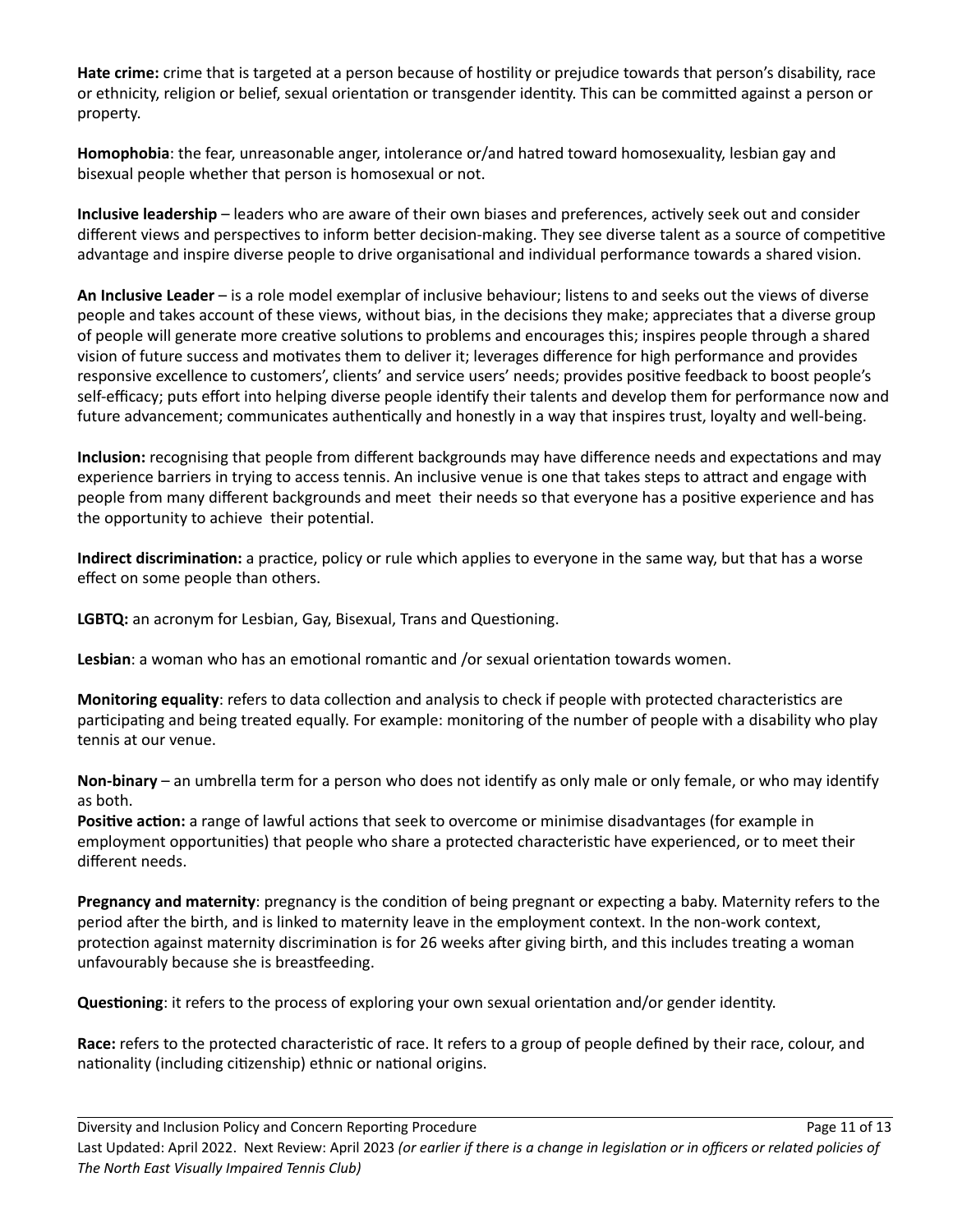**Radicalisation, extremism and terrorist behavior**: Radicalisation is the process by which a person comes to support terrorism and/or forms of extremism. Extremism is vocal or active opposition to fundamental British values, including democracy, the rule of law, individual liberty and mutual respect and tolerance of different faiths and beliefs. There is no single way to identify an individual who is likely to be susceptible to extremist ideology. The internet and the use of social media can be a major factor in the radicalisation of people.

**Reasonable adjustment**: What is considered reasonable will depend on all the circumstances of the case including the size of an organisation and its resources, what is practicable, the effectiveness of what is being proposed and the likely disruption that would be caused by taking the measure in question as well as the availability of financial assistance

**Religion or belief:** religion has the meaning usually given to it but belief includes religious and philosophical beliefs including lack of belief (e.g. atheism). Generally, a belief should affect your life choices or the way you live for it to be included in the definition.

**Sex:** refers to the biological makeup such as primary and secondary sexual characteristics, genes, and hormones. The legal sex is usually assigned at birth and has traditionally been understood as consisting of two mutually exclusive groups, namely men and women.

**Sexual orientation:** a person's emotional, romantic and/or sexual attraction to another person.

**Trans:** an umbrella term to describe people whose gender is not the same as, or does not sit comfortably with, the sex they were assigned at birth. Trans people may describe themselves using one or more of a wide variety of terms, including (but not limited to) transgender, cross dresser, non-binary, genderqueer (GQ).

**Transphobia**: the fear, unreasonable anger, dislike, intolerance or/and hatred toward trans people, whether that person has undergone gender reassignment or is perceived to have done that.

**Transsexual Person:** someone who has started the process of changing their gender identity is undergoing or has undergone gender reassignment.

**Unconscious bias or implicit bias:** this refers to a bias that we are unaware of, and which happens outside of our control. It is a bias that happens automatically and is triggered by our brain making quick judgments and assessments of people and situations, influenced by our background, cultural environment and personal experiences.

**Victimisation:** when someone is treated badly because they have made or supported a complaint or grievance.